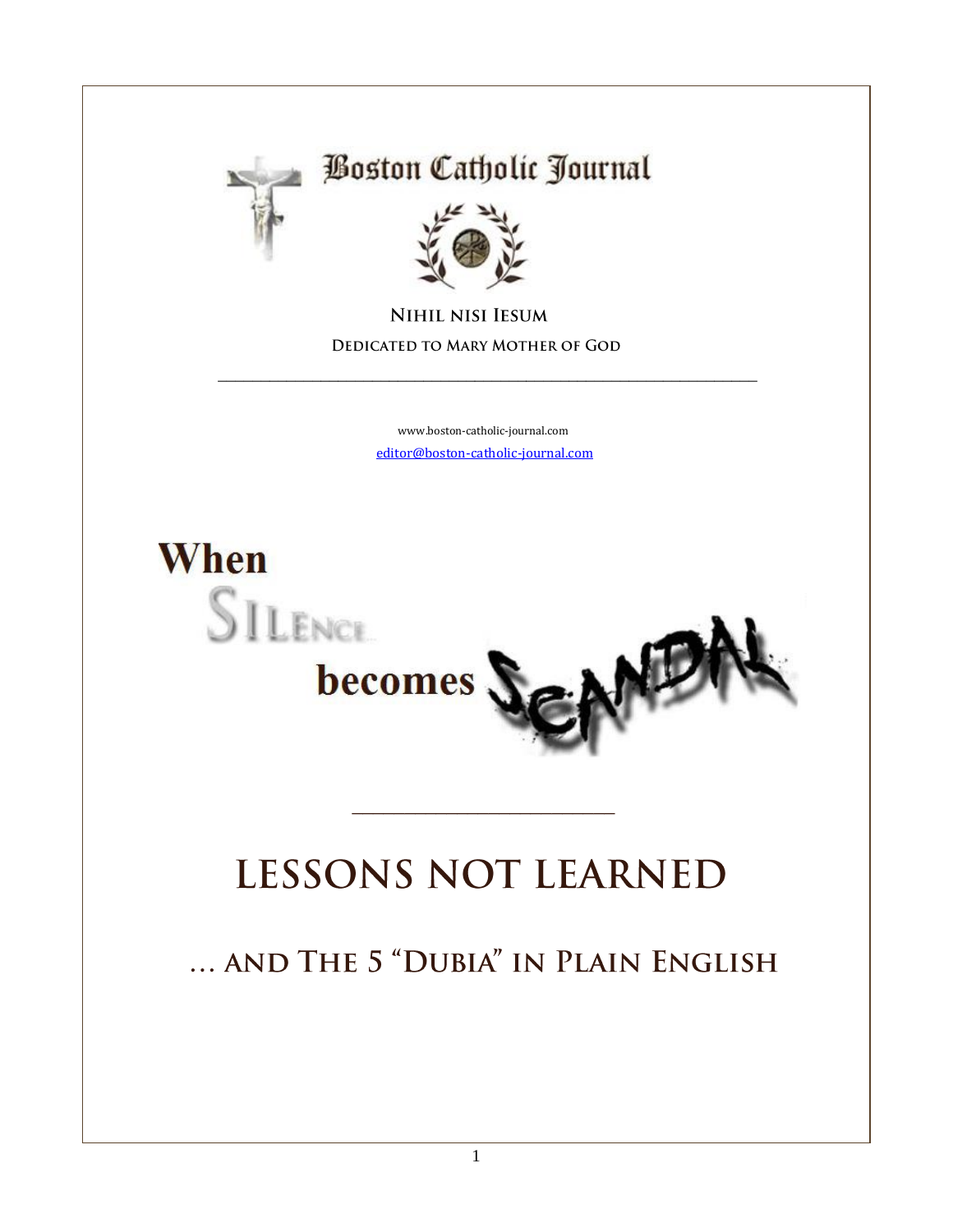**It happened right** *here*! Remember? Boston 2002!

**Silence** on the part of the cardinal, the bishops, the seminary rectors, the Religious orders — followed by **Scandal**. Horrible scandal. Scandal of the most hateful, despicable, vicious perversion that swept away — but not too thoroughly miters, defrocked priests, caused the closing of hundreds of parishes and the selling off of quite nearly everything Catholic to pay off the lawsuits against predatory priests and silent superiors. Millions upon millions to pay victims and their lawyers, and most sadly to psychologically treat and medicate its victims ... who are now adults. It continues to this day!

Most of what you put in the basket at church almost certainly goes to pay for the crimes of predatory homosexual priests who molested young boys — committed the most depraved sexual predation on the most trusting of youth … our children.

Under the euphemism of "consolidating parishes" countless church buildings and facilities were sold off to become condominiums and even mosques.

\$35 million on counseling, psychiatric medications, and other services for survivors. Since 2003, it has paid about \$215 million to settle legal claims, church officials say. [\(Boston Globe January 2017\)](https://www.bostonglobe.com/metro/2017/01/05/church-sex-abuse-victims-still-coming-forward/Qe4kWBAdkR4NWqDepiNEXM/story.html)

Here in Boston we are STILL paying for a disgraceful and unutterably shameful SILENCE that not simply "rocked" the Church, but literally caused much of it to be torn down to its foundations.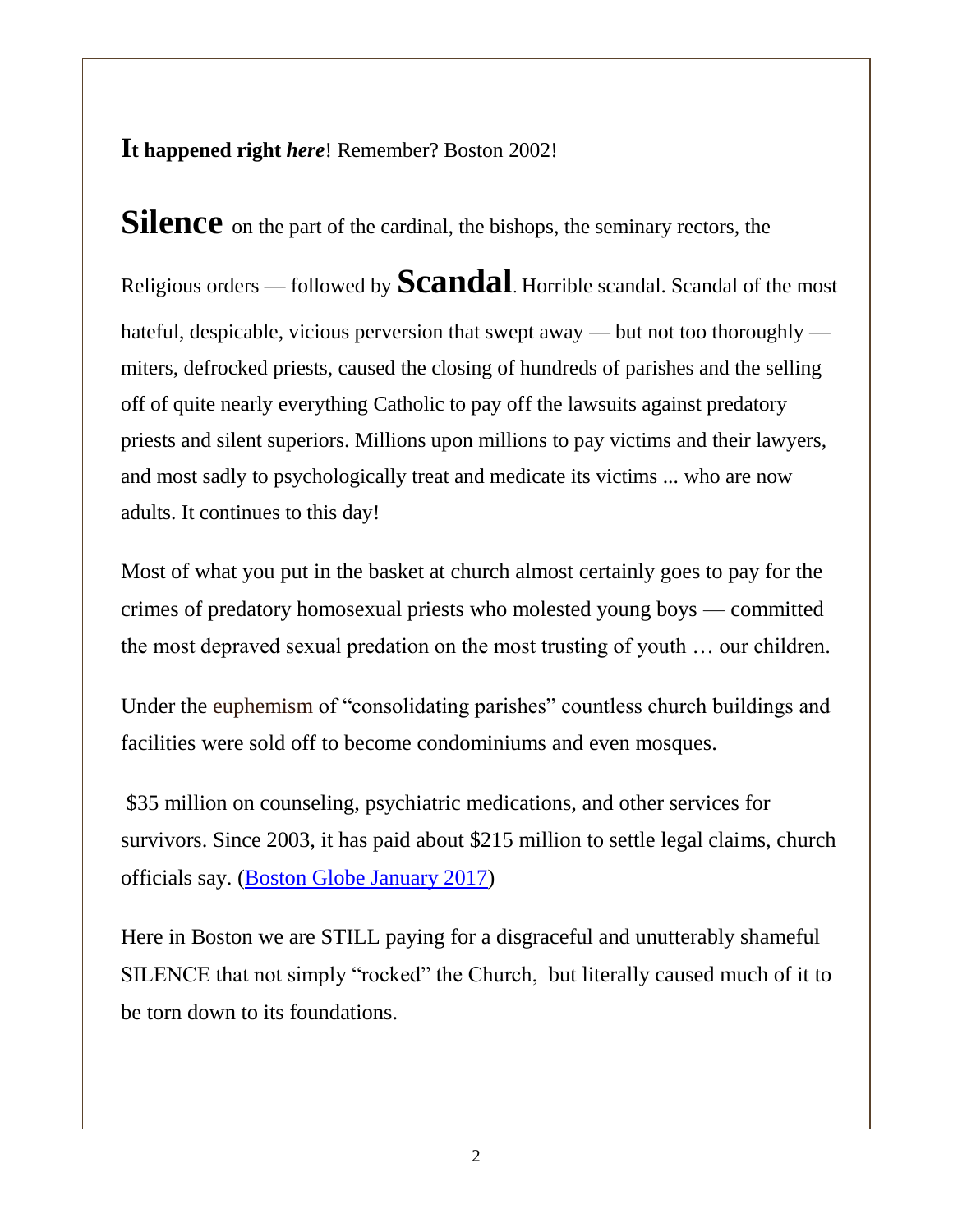### **The** *Dubia***: Five Vital Questions that Encounter** *Obstinate* **Silence**

The **following five questions** were respectfully submitted to Pope Francis following the ambiguity inherent in his Apostolic Exhortation *Amoris Laetitia*:

1. "It is asked whether, following the affirmations of *Amoris Laetitia* (300- 305), it has now become possible to grant absolution in the sacrament of penance and thus to admit to holy Communion a person who, *while bound by a valid marital bond*, lives together with a *different* person *more uxorio* [as husband and wife] without fulfilling the conditions provided for by *Familiaris Consortio*, 84, and subsequently reaffirmed by *Reconciliatio et Paenitentia*, 34, and *Sacramentum Caritatis*, 29. Can the expression "in certain cases" found in Note 351 (305) of the exhortation *Amoris Laetitia* be applied to divorced persons who are in a new union and who continue to live *more uxorio*?"

**SIMPLIFIED:** Can adulterers go to Confession and receive Holy Communion? Can a man or woman who are living together as though married to each other having been civilly divorced, but who nonetheless still remain married to their original spouses in the eyes of the Church and according to clear and unequivocal Holy Scripture, be considered as *not* living in adultery: that is to say, as not living with another man's wife and another woman's husband?"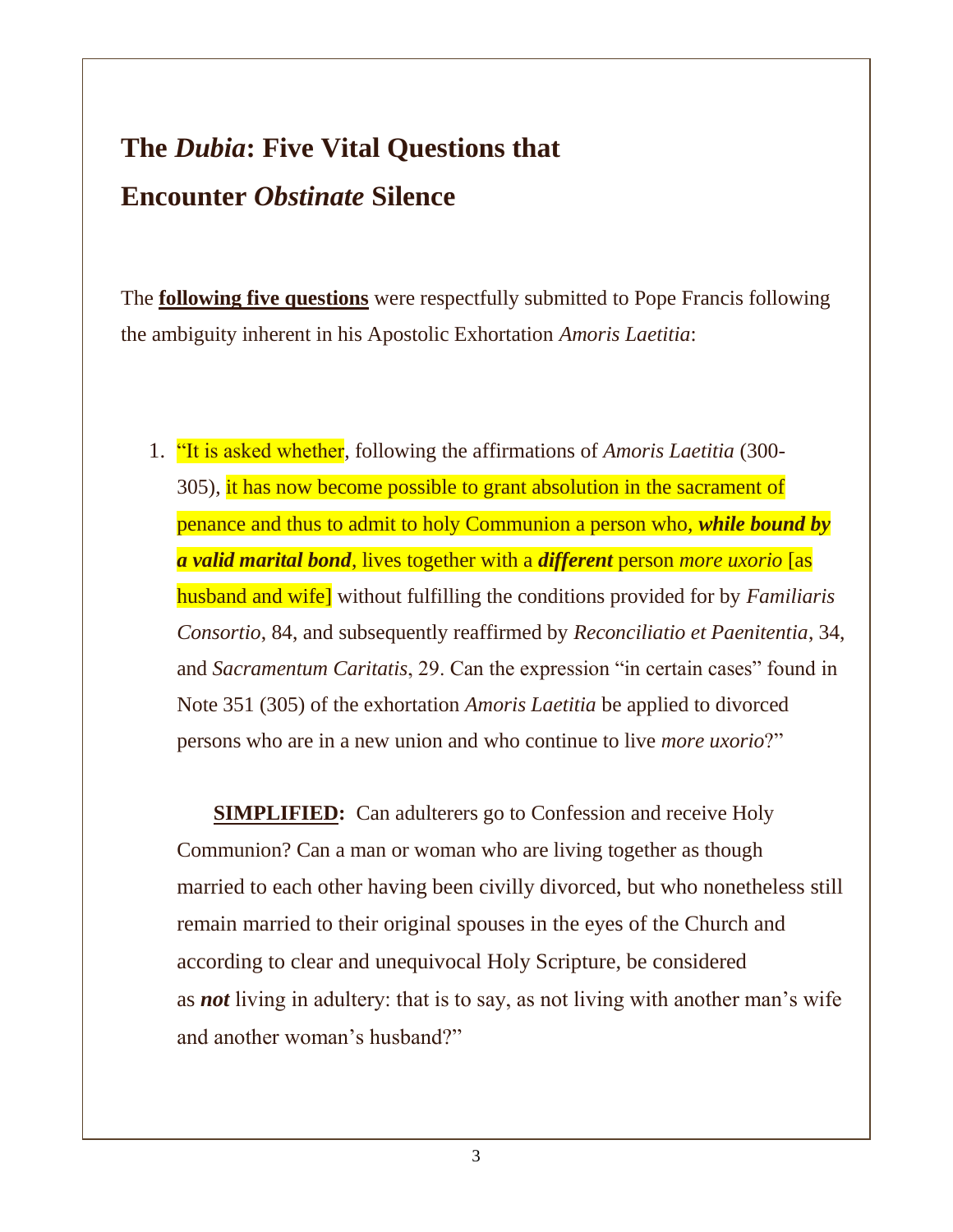2. "After the publication of the post-synodal exhortation *Amoris Laetitia* (304), **does one still need to regard as valid** the teaching of St. John Paul II's encyclical *Veritatis Splendor*, 79, based on sacred Scripture and on the Tradition of the Church, on the existence of*absolute moral norms that prohibit intrinsically evil acts and that are binding without exceptions*?"

**SIMPLIFIED:** Are there acts so evil that under every possible condition or circumstance they must be, without exception, considered intrinsically evil?

3. "After *Amoris Laetitia* (301) is it still possible to affirm that *a person who habitually lives in contradiction to a commandment of God's law*, as for instance the one that prohibits adultery (Matthew 19:3-9), finds him or herself in an objective situation of grave habitual sin (Pontifical Council for Legislative Texts, "*Declaration*," June 24, 2000)?"

 **SIMPLIFIED:** In light of what is stated in *Amoris Laetitia*, is there any longer any objective situation of grave habitual sin?

4. "After the affirmations of *Amoris Laetitia* (302) on "circumstances which mitigate moral responsibility," does one still need to regard as valid the teaching of St. John Paul II's encyclical *Veritatis Splendor*, 81, based on sacred Scripture and on the Tradition of the Church, according to which "*circumstances or intentions can never transform an act intrinsically evil* by virtue of its object into an act 'subjectively' good or defensible as a choice"?"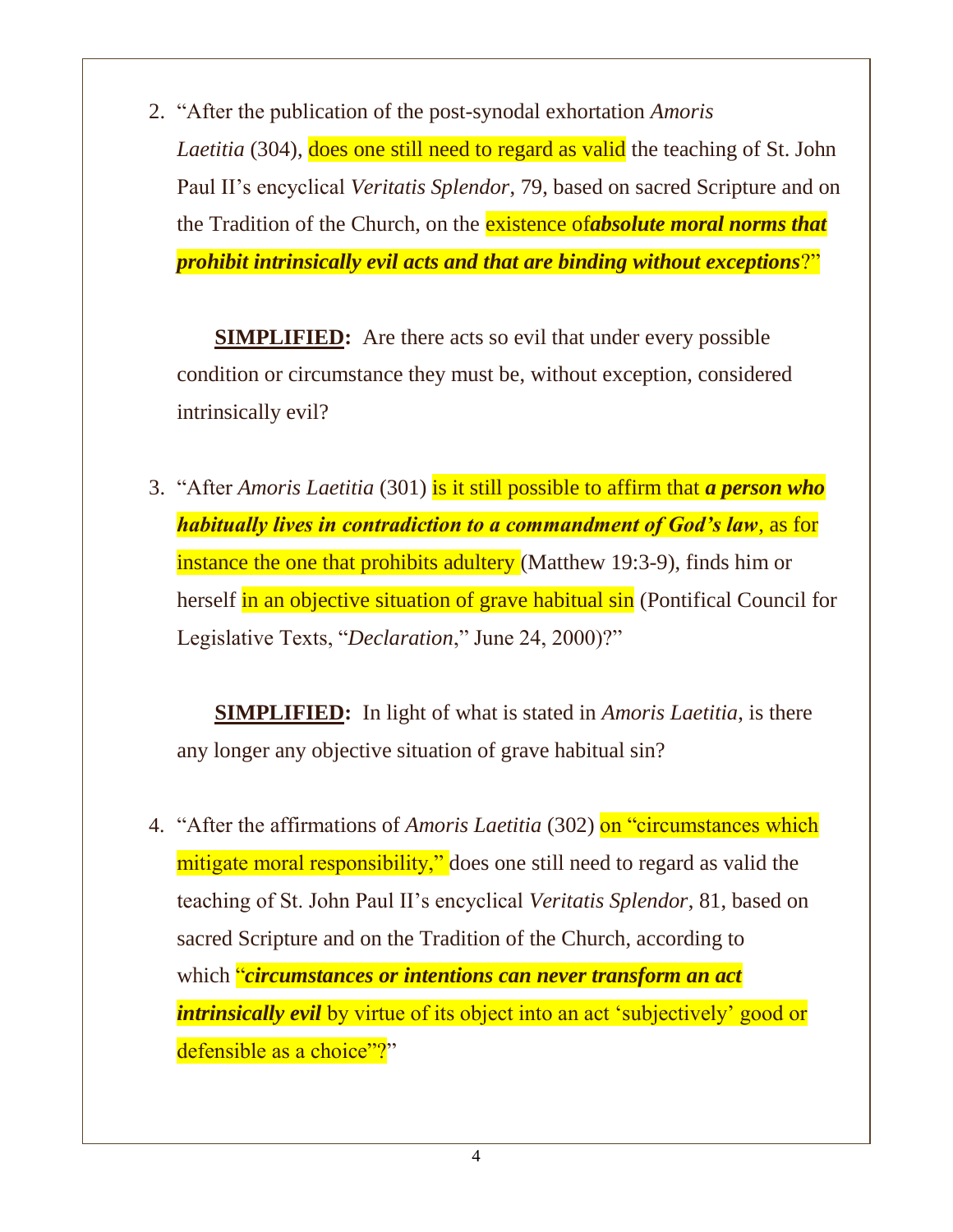**SIMPLIFIED:** Given that "circumstances or intentions can never transform an act intrinsically evil into one that is subjectively good", how can it be affirmed, as it is in *Amoris Laetitia*, that there are "circumstances which mitigate moral responsibility"? Can, then, circumstances or intentions transform an act intrinsically [objectively] evil into one that is subjectively good?

5. "After *Amoris Laetitia* (303) does one still need to regard as valid the teaching of St. John Paul II's encyclical *Veritatis Splendor*, 56, based on sacred Scripture and on the Tradition of the Church, that excludes a creative interpretation of the role of conscience and that emphasizes that *conscience can never be authorized to legitimate* exceptions to *absolute moral norms* that prohibit i*ntrinsically evil acts by virtue of their object*?"

**SIMPLIFIED:** Can the (subjective) conscience be appealed to abrogate or cancel intrinsically evil acts?

To date, Pope Francis has obstinately, if not arrogantly refused to deign to answer these vital questions necessary necessary to the *integrity* of our Holy Catholic Faith. This certainly does not accord with his widely publicized "humility" ... Indeed, in a recent interview, he went so far as to characterize those who so much as questioned his questionable theology as "*fanatici*" — fanatics.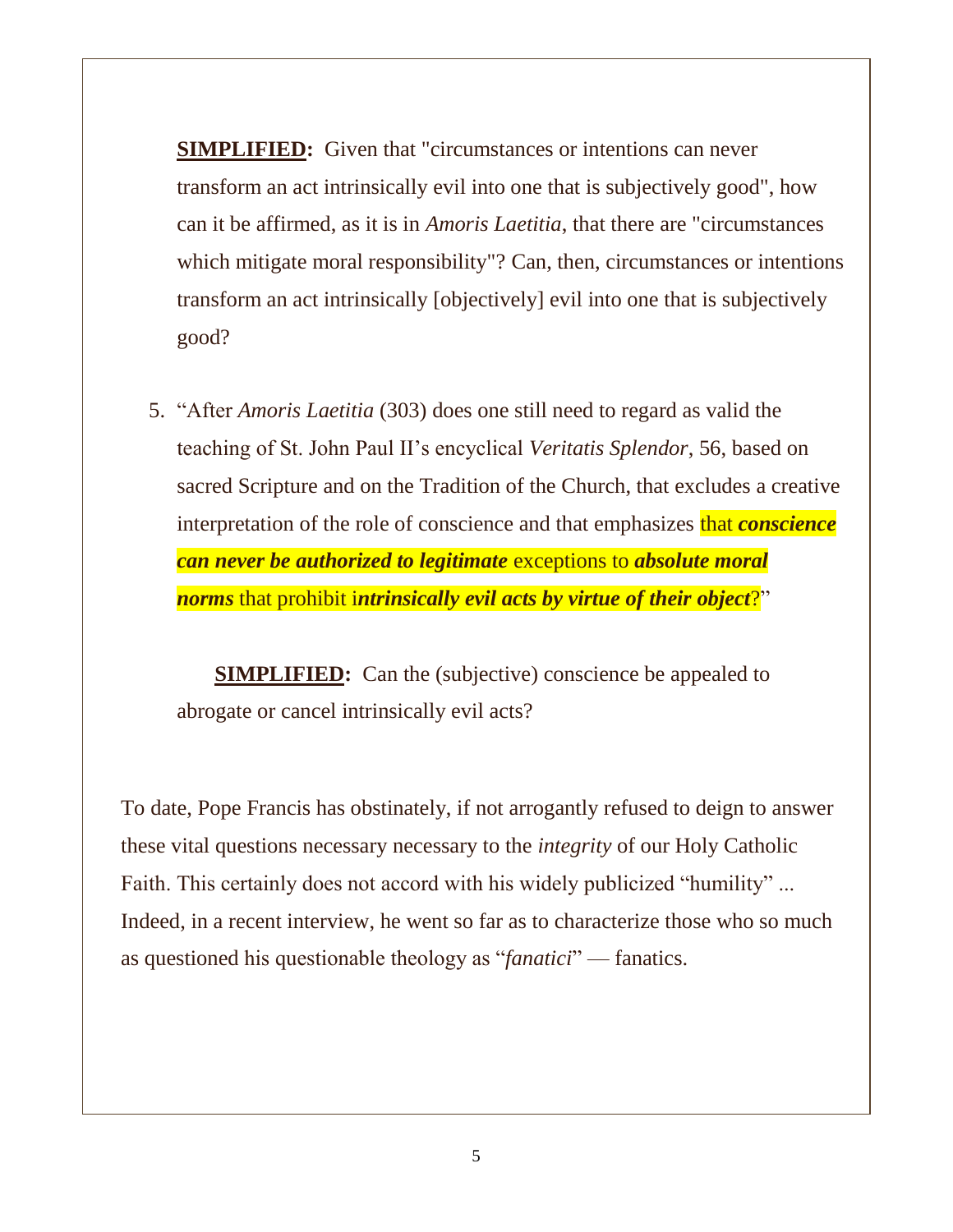### **Enigmatic?**

**So often silence is hiding**, concealing, refusing to disclose.

**If confusion arises, it calls for clarity** — *especially* **as it pertains to matters of the Faith**; if apparent equivocation threatens sound doctrine it *must* be clarified for the sake of the faithful. If answering five questions that involve both equivocation and confusion — promotes unity through a clearly articulated understanding, why refuse? Why obstinate silence, which only underscores the likelihood of an inability to answer in conformity with sound Catholic doctrine and Sacred Scripture? In a word what is to be *gained* through silence? It is hardly a mark of humility to hold oneself above questioning. Should the word *enigmatic* even be predicated of a pope?

# **"The Silent Card" —** *AMORIS LAETITIA* **— a Case in Point**

Much like Cardinal Law and countless superiors in Boston, Pope Francis is playing the "Silent Card". But it is a far more perilous gambling. Much as in the famous *Emperor's New Clothes*, the Church has, figuratively speaking, no vestments and is shockingly unaware that the crowds perceive this. Sanctimony proved too costly and where the ecclesiastical authorities had yawned, the doggedly vicious secular prosecutors and courts were not nearly so lenient or forgiving to just let these atrocities pass. Lives needed mending (some never) and yes, there was money to be made. Lots of it. Sanctimony, ecclesiastics came to realize, was not only meretricious but quite costly.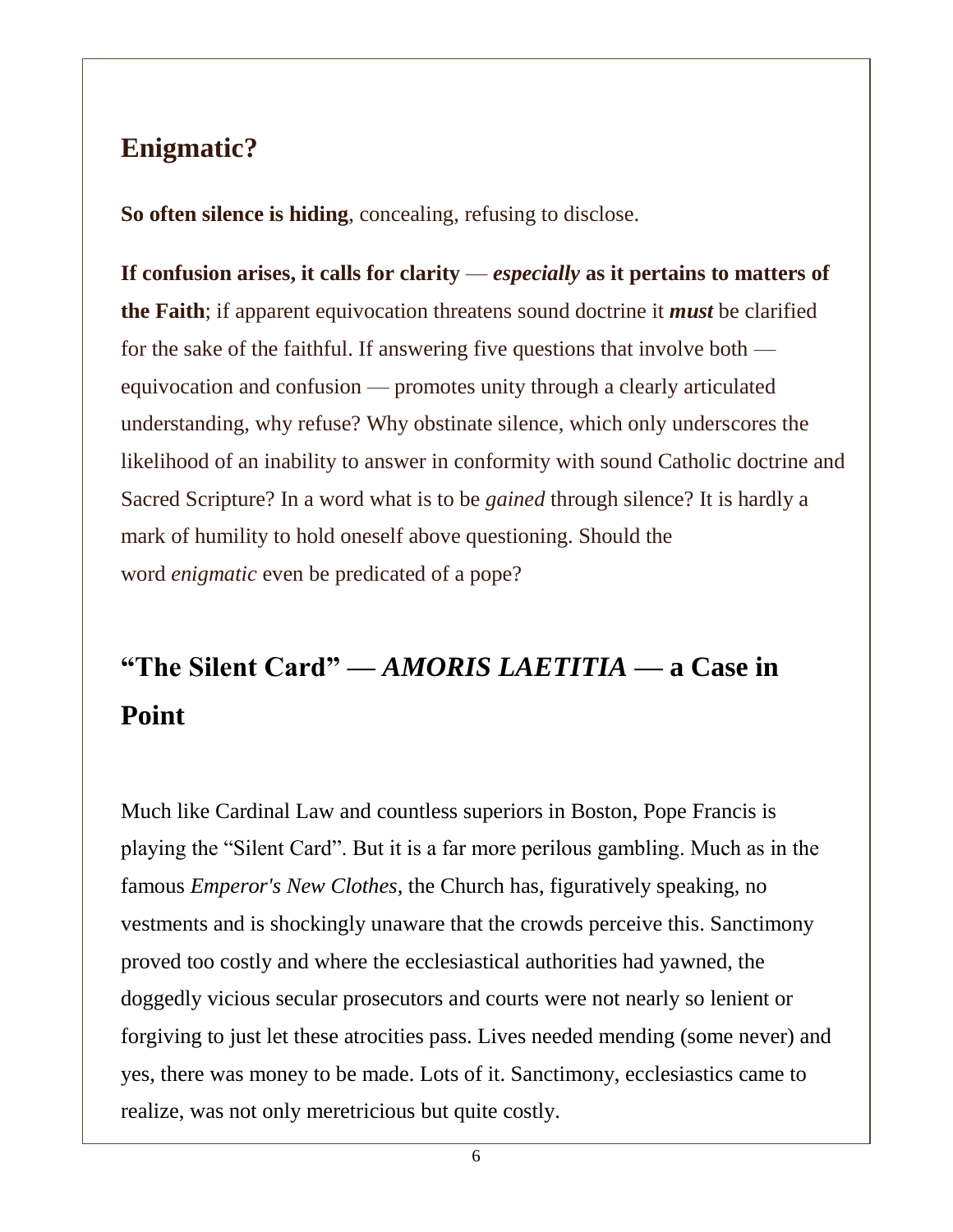In a humiliating denouement, it took *Caesar* to correct what the Church refused to. We still sting from that justice, even as we finally savor it.

Once again, however, a gambit of a similar sort is being played by Francis as he tampers with not only the *Sacred Deposit of Faith* of 2000 years, but *Holy Scripture* itself!

**"Thou shalt not commit adultery."** (Exodus 20:14, Saint Matthew 5:27-28)

**"Whoever unworthily partakes of the Body and Blood of Christ is guilty of it"** (1 Corinthians 11.27)

Pretty clear, yes? And for over 2000 years.

### **The Straw Man: "The Prize for the Perfect"**

**Not so for Francis** who casts more than a shadow of doubt upon it by approving sexually active cohabitation — adultery — and even holding it to be sacramental in a way equal to … well, *sacramental* marriages — which of course brings up the question of why bother to marry sacramentally at all if the grace is given as it were, *a priori*? In the infamous "Footnote 351", Francis magnanimously proclaims that:

"In certain cases, this can include the help of the sacraments. Hence, I want to remind priests that the confessional must not be a torture chamber, but rather an encounter with the Lord's mercy … I would also point out that the Eucharist is not a prize for the perfect, but a powerful medicine and nourishment for the weak."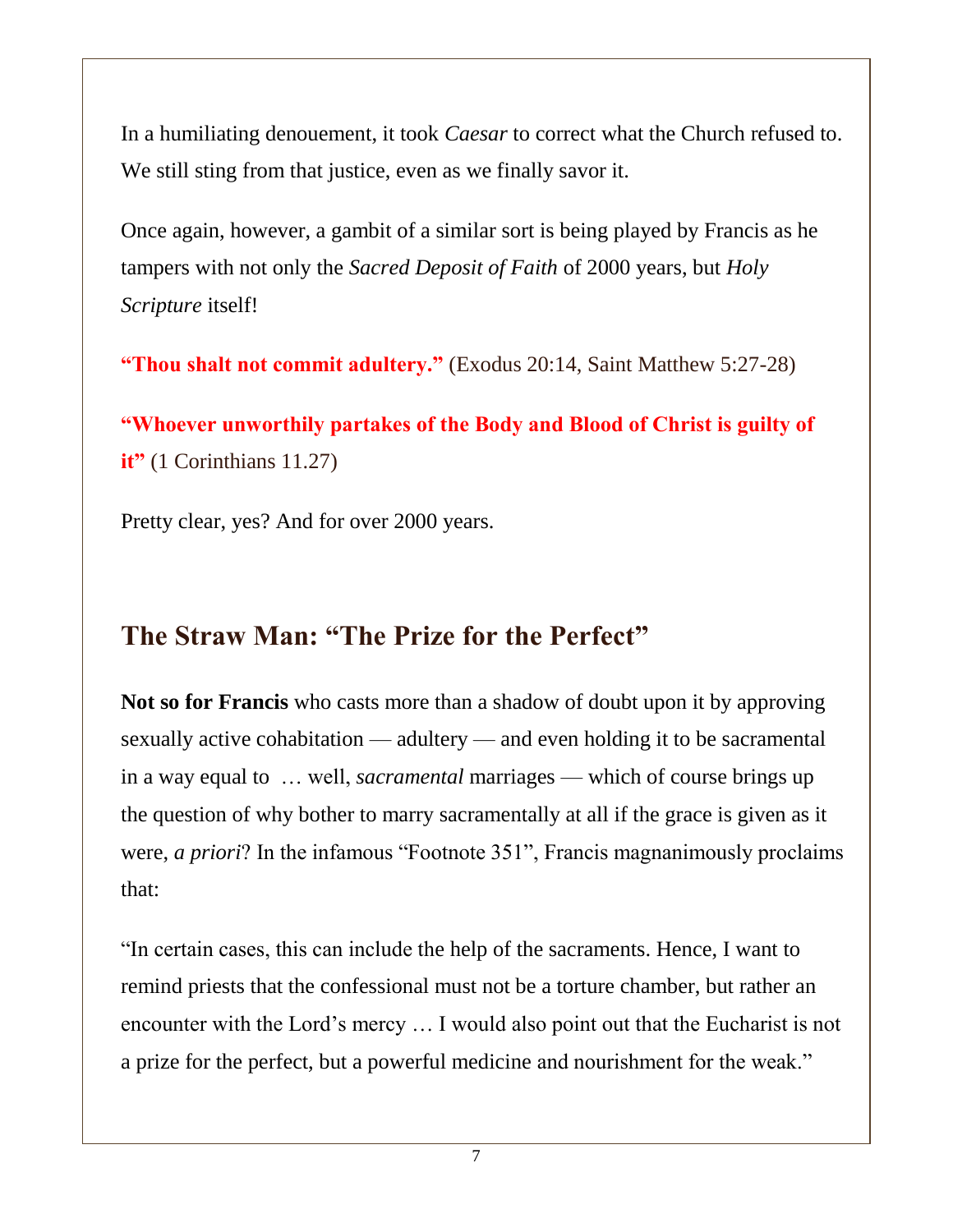Indeed, whoever approached Holy Communion with a sense of entitlement as receiving in all justice a "prize" for their perfection? Who ever experienced the Sacrament of Penance — Confession — as a "Torture Chamber" with a priest as a Grand Inquisitor? This is a Straw Man, and we know it. And what is more, Francis knows it, too. It is offensive to even suggest this. On the other hand it may be a rare insight into the thought processes of one who would utter this, especially to justify sacrilege. Does forgiveness precede sorrow, or is it *necessary to* forgiveness (in realms human and divine)? Is it *really* an act of "Mercy" to justify adultery and sacrilege? Indeed, are they then sins at all if they are to be repeated *ad mortem* under the aegis of "Mercy"? Indeed how is sorrow possible as long as the *intent* to continue in sin remains?

#### **Francis:**

"I've seen a lot of fidelity in these cohabitations, and I am sure that this is a real marriage, they have the grace of a real marriage because of their fidelity … It's provisional, and because of this the great majority of our sacramental marriages are null ... Because they say "yes, for the rest of my life!" but they don't know what they are saying. Because they have a different culture. They say it, they have good will, but they don't know ... They prefer to cohabitate, and this is a challenge, a task. Not to ask "why don't you marry?" No, to accompany, to wait, and to help them to mature, help fidelity to mature.'"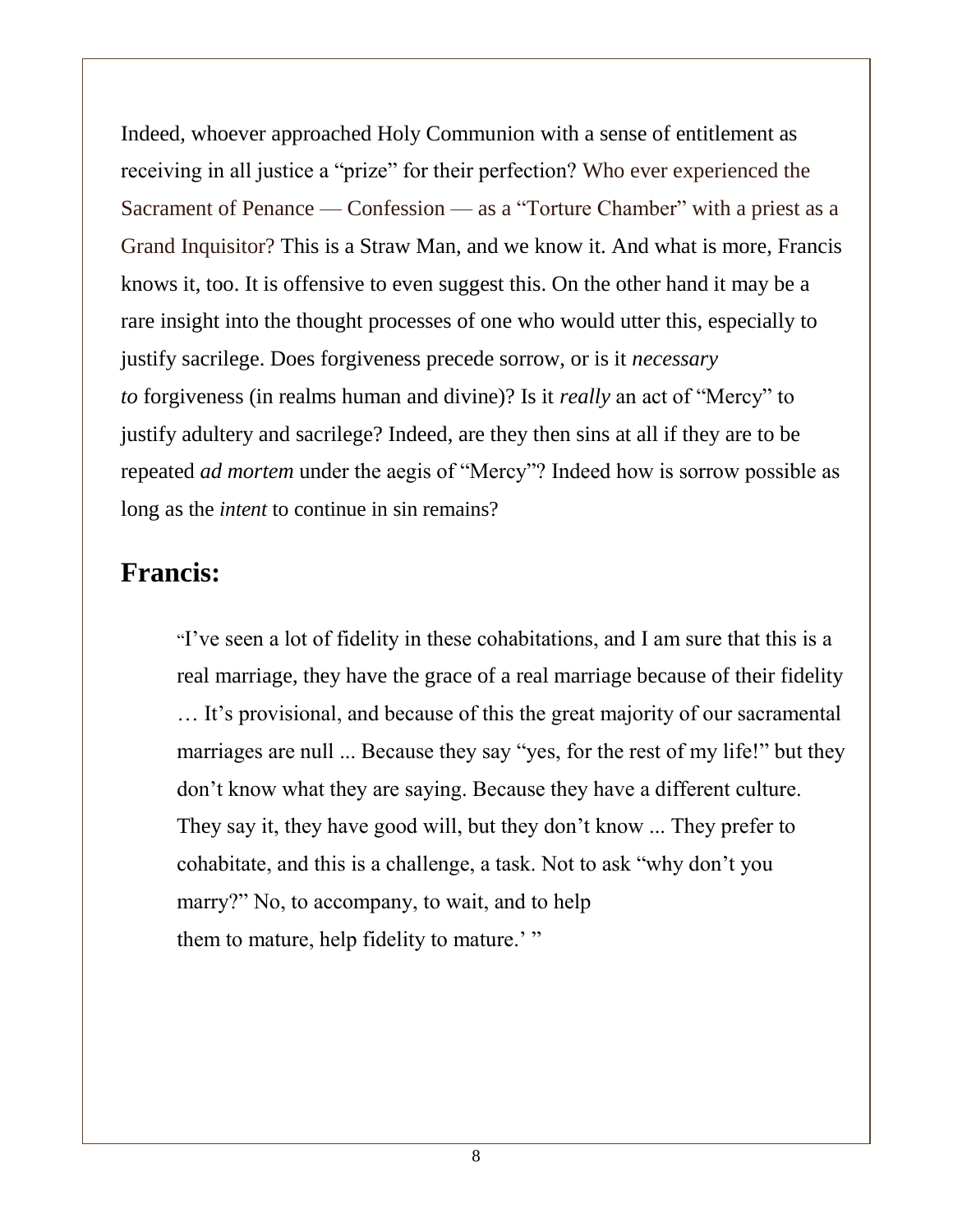# **The Catechism of the Catholic Church, on the other hand states:**

"Some today claim a "right to a trial marriage" where there is an intention of getting married later. However firm the purpose of those who engage in premature sexual relations may be, "the fact is that such liaisons can scarcely ensure mutual sincerity and fidelity in a relationship between a man and a woman, nor, especially, can they protect it from inconstancy of desires or whim." Carnal union is morally legitimate only when a definitive community of life between a man and woman has been established. Human love does not tolerate "trial marriages." It demands a total and definitive gift of persons to one another." CCC 2391

### **Sacramental Adultery?**

Of course, if sacramental adultery is not a sacrilegious concept, then neither are other Sacraments protected from sacrilege.

Sacred Scripture, Tradition, and the Sacred Deposit of Faith — neither Pope Francis or any other pope has the authority to violate *any* of the three … let alone abrogate them.

### **The** *Dialogue* **in place of the Decalogue: What of the other Commandments? What of the other 5 Sacraments?**

What is evident to all but the most myopic is the prospect that if, indeed, Francis can equivocate about long established and clearly articulated concepts of marriage,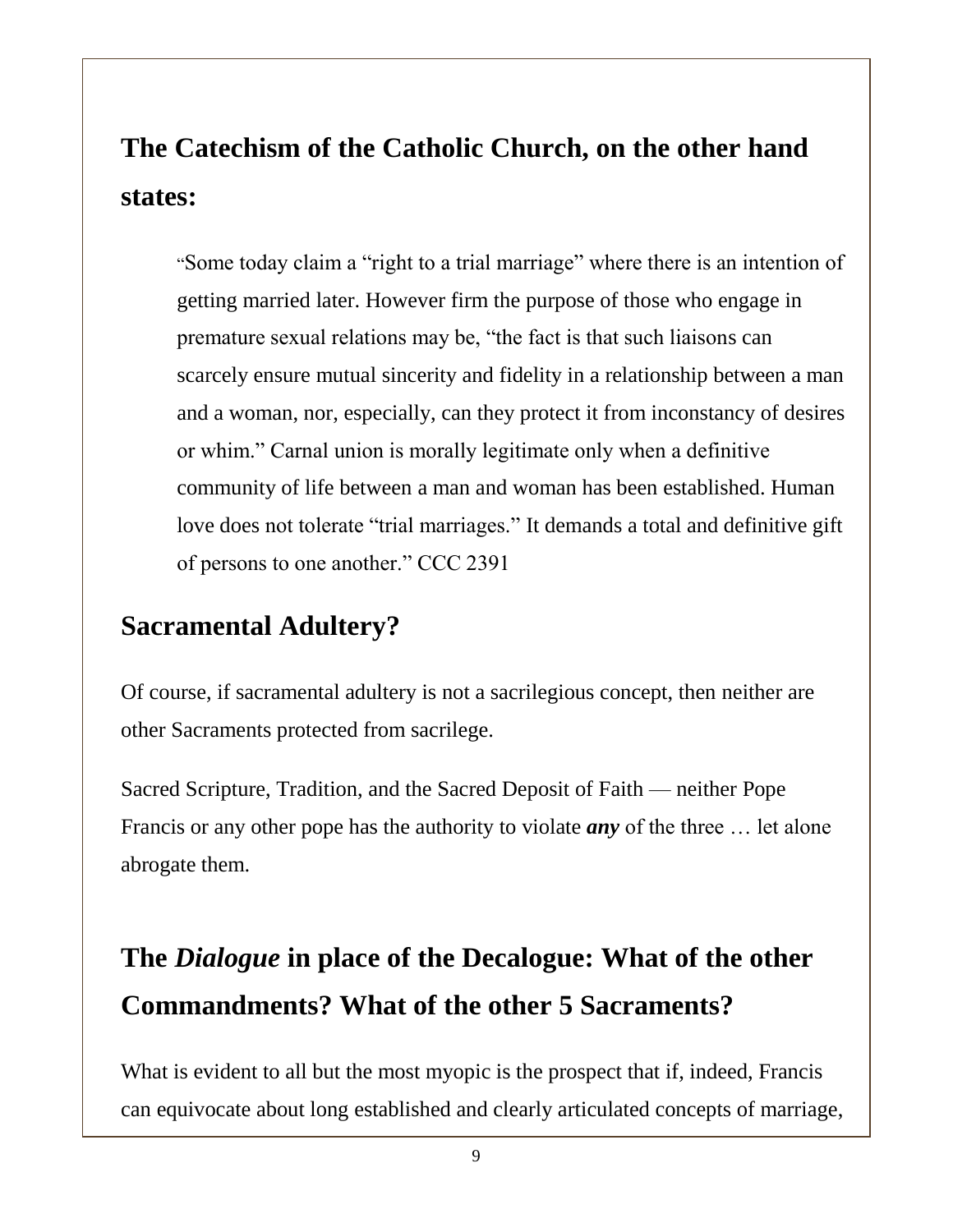adultery, cohabitation, the efficacy of grace, the notion of validity as it is predicated of each — what else, we ask, is up for grabs? What *else* has been misunderstood for 2000 years? What else has God *hidden* from the faithful until the accession of Francis to the Seat of Peter and subsequent to that accession subjected dogma and doctrine to *his* penetrating gaze that dispels all the myths of pre-enlightened (pre-Bergoglian, pre-Vatican II — you choose) Catholicism?

#### עֲשֶׂרֶת הַדִּבְרוֹת **The Ten Commandments "Suggestions"**

The proscription against adultery dates to the  $12<sup>th</sup>$  century — BC. To preclude any misunderstanding, it was inscribed *in stone*! Little can be more definitive than that. In fact it is an adage: *"It is written in stone",* that is to say, absolutely clear and unalterable. That was one- thousand-two-hundred years *before* Christ. But now — 3000 years later — we are suddenly unclear about what constitutes adultery?

*Of course* Pope Francis has an affinity for Luther to whom, after 1400 years of deceit and duplicity on the part of God in failing to reveal the "*real* truth" to the Church, *finally* revealed it to Luther in the fullness of time. It would appear that Francis has that singular privilege as well. Not only had God Himself had it wrong (or had misspoken), but the Apostles, the Church Fathers, the 21 Church Councils, the Saints, the Martyrs, and of course the "less educated" as well had it wrong. The Ten Commandments are not Commandments after all, or at least binding in any remotely coherent way. They are actually **The Ten Suggestions** that require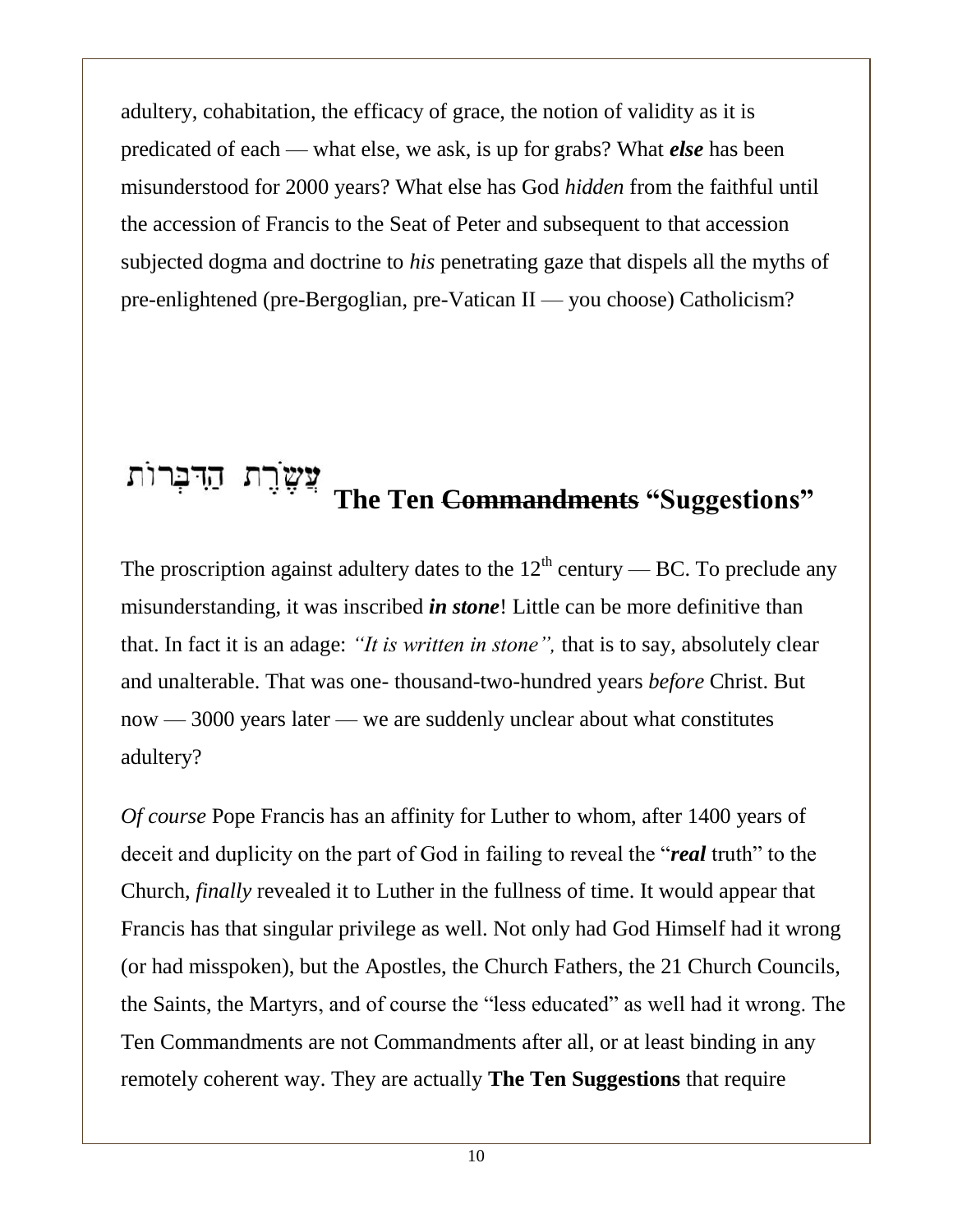"accompaniment" by Team Bergoglio who will parse them *psycho-theologically* in order to be reveal their "*real* meaning" to the unenlightened masses — so that sin will no longer be an impediment to union with God.

### **The Last and Most Frightening "S"**



If Francis persists in effectively amending Scripture to accord with his clearly progressive and dangerously liberal agenda, or in disregard of Tradition, and prescinding from the Sacred Deposit of the Faith, the only apparent logical sequitur is also an **"S" word**, for it would likely provoke a monumental schism within the Church: not a "breaking away *from*" by Catholics *faithful* to Holy Mother Church, but a "having *already* broken away from" Holy Mother Church by *disaffected* Catholics who put liberal ideology in place of theology, man before God, their ambitions before their obligations, and their temporal gains before their eternal losses. **But — we protest —** *this must not happen!*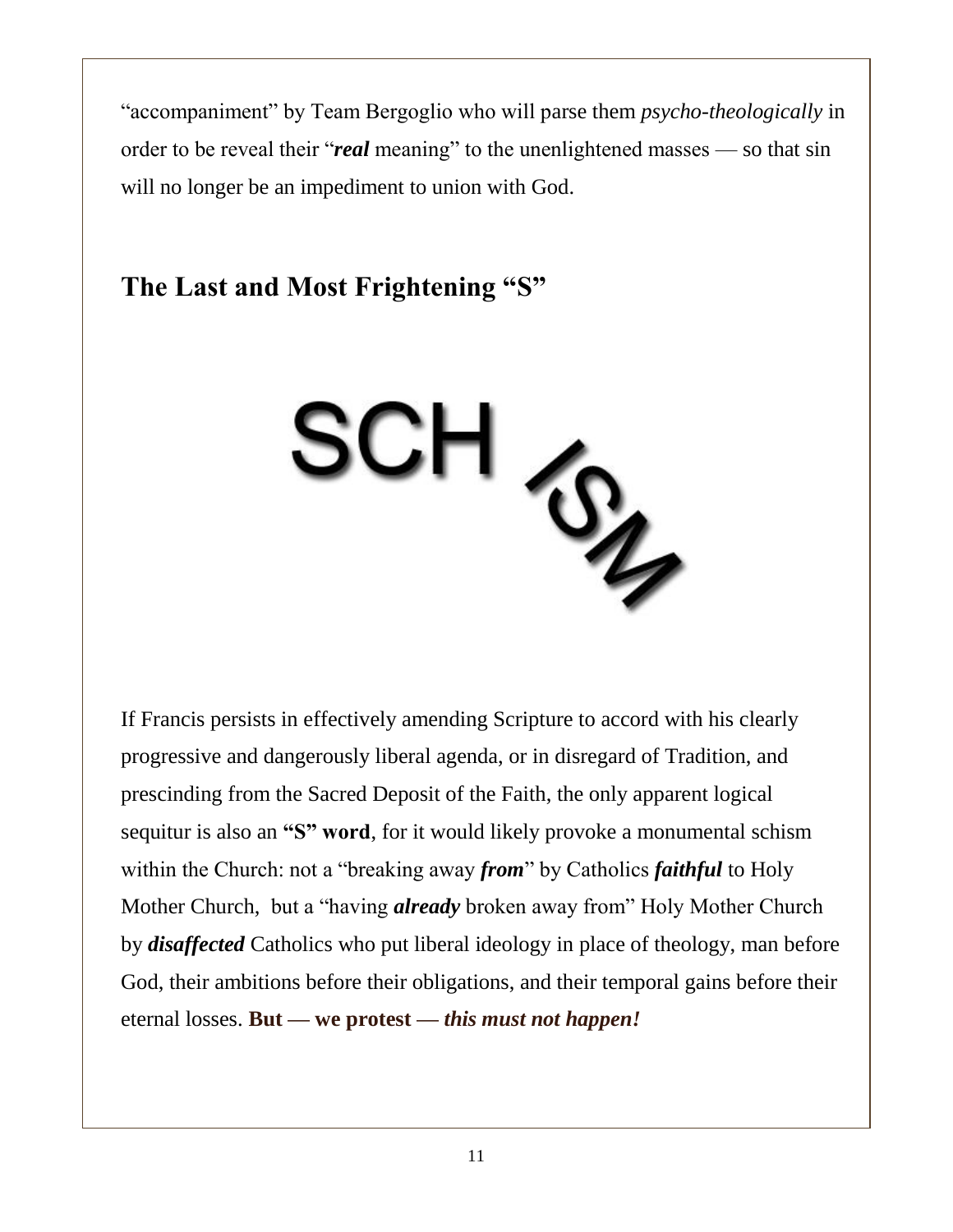As Cardinal Raymond Burke emphatically noted:

"**[There can be no place in our thinking or acting for schism which is always](https://www.lifesitenews.com/news/confusion-division-in-church-shows-we-may-be-in-the-end-times-cardinal-burk)  [and everywhere wrong](https://www.lifesitenews.com/news/confusion-division-in-church-shows-we-may-be-in-the-end-times-cardinal-burk)**," he said. **"Schism is the fruit of a worldly way of thinking, of thinking that the Church is in our hands, instead of in the hands of Christ.** The Church in our time has great need of the purification of any kind of worldly thinking," he added. The Cardinal warned Catholics in anguish over the current situation within the Church against even thinking about schism, that is, separating themselves from the Catholic Church headed by the Pope in the hope of creating a better Church.

#### **Code of Canon Law Article 1 §3**

Of course, there are others issues at stake, especially pertaining to the office of the Petrine Ministry in the Code of Canon Law for which no such apparently facile remedy is immediately available, especially as it pertains to CCL Art 1 §3.

#### **"No appeal or recourse is permitted against a sentence or decree of the Roman Pontiff."**

The clarity and concision of this law is deliberately rigorous and for good reason — especially in light of the past 50 years which have witnessed widespread and regular dissent and disobedience vis-à-vis the papacy on the part of cardinals, ordinaries, national "Catholic Conferences", seminary rectors, priests, theologians, and Religious. Widespread as these have been, much-needed *correction* on the part of the pontiffs preceding Francis has been rare, tempered, and even rescinded. Francis's shocking authoritarian and peremptory character has no precedent in modern times. The question confronting thoughtful Catholics is *why*? Why is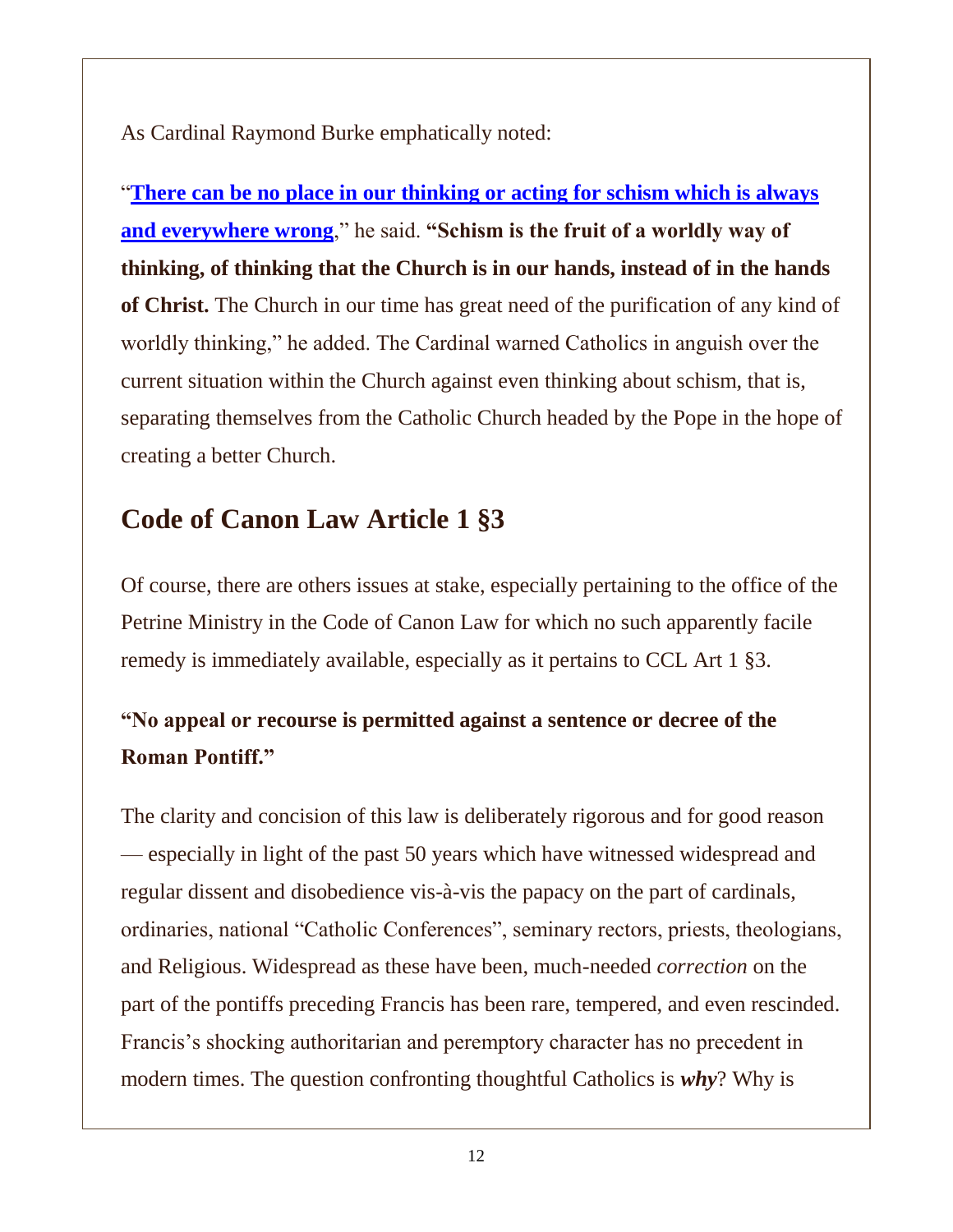the *full* canonical weight of the papacy being exercised so vigorously by Pope Francis and "Team Bergoglio" — and if it is *divinely ordained* why are the consequences so deleterious to the Church and the faithful? Why such confusion and apparent subterfuge (St. Gallen Group)? Why such a pervasive atmosphere of fear permeating the Vatican as never before — and as is routinely reported?

Of course, there are others issues at stake, especially pertaining to the office of the Petrine Ministry in the **Code of Canon Law** for which no such apparently facile remedy is immediately available, especially as it pertains to CCL Art 1 §3.

**"No appeal or recourse is permitted against a sentence or decree of the Roman Pontiff."** According to the 1917 Code of Canon Law: **"Prima Sedes a nemine iudicatur" (Canon 1556) — "The First See [the pope] is judged by no one."**

The clarity and concision of this law is deliberately rigorous and for good reason — especially in light of the past 50 years which have witnessed widespread and regular dissent and disobedience vis-à-vis the papacy on the part of cardinals, ordinaries, national "Catholic Conferences", seminary rectors, priests, theologians, and Religious. Widespread as these have been, much-needed *correction* on the part of the pontiffs preceding Francis has been rare, tempered, and even rescinded. Francis's shocking authoritarian and peremptory character has no precedent in modern times. The question confronting thoughtful Catholics is *why*? Why is the *full* canonical weight of the papacy being exercised so vigorously by Pope Francis and "Team Bergoglio" — and if it is *divinely ordained* why are the consequences so deleterious to the Church and the faithful? Why such confusion and apparent subterfuge (St. Gallen Group)? Why such a pervasive atmosphere of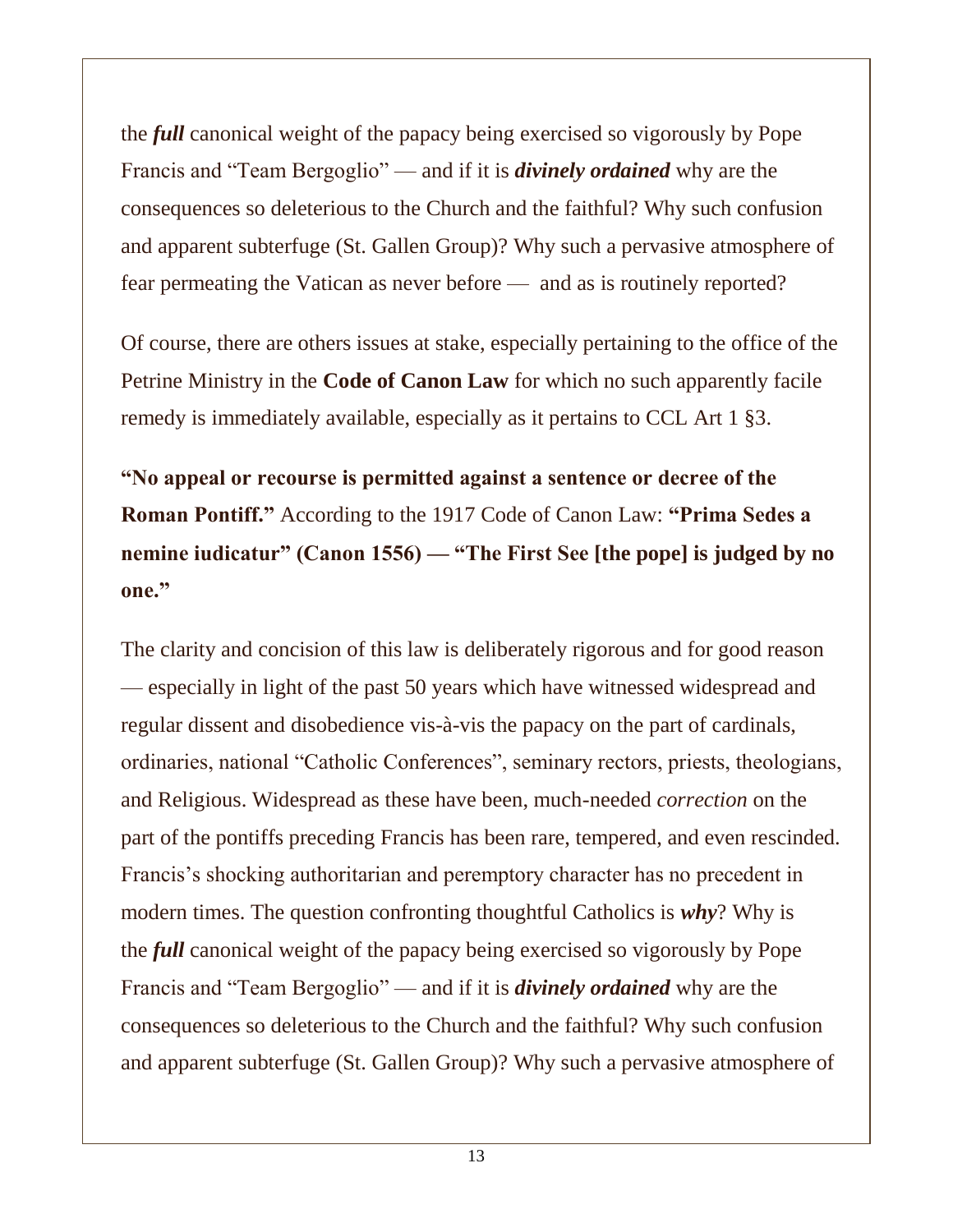fear permeating the Vatican as never before — and as is routinely reported?

# **No implied "judgment" in the** *Dubia* **or Questions requiring** *Clarification*

Much more to the point, there is no implied "judgment" of Pope Francis in what is simply, correctly, and canonically termed "The *Dubia*", or the *questions* placed before the pope *for clarification* are simply that: *questions* — not judgments of the pope. Issues are involved that stand in dire need of clarification and consensus. Indeed, far from presuming to judge the pope in any way, they are questions requiring *his* judgment since no universal interpretive consensus is agreed upon for which reason the *dubia* were presented to him! **Bishops and priests in different countries are in diametric opposition to one another in their understanding of the questions involved**. This is a scandalous state of affairs. *Definitively* answering the questions — *which is the prerogative and responsibility of the pope alone* — is the only way to settle these divisions, misunderstandings, and misinterpretations not only among the clergy, but the faithful. What is permitted in Poland is not permitted in Canada. Even within one country — America — what is permitted in Los Angeles is not permitted in Philadelphia. **In a word, what is** *sinful* **in one place is** *not sinful* **in another**.

That — if nothing else — is the scandal. No casuistry will ever overcome **the Law of the Excluded Middle** (or the law of non-contradiction): **X** cannot, at one and the same time, both *be* **X** and *not-***X**. It is inconsistent with reason and irreconcilable with logic. It is also a terrible chaos in a universe of immortal souls and Divine pronouncements.